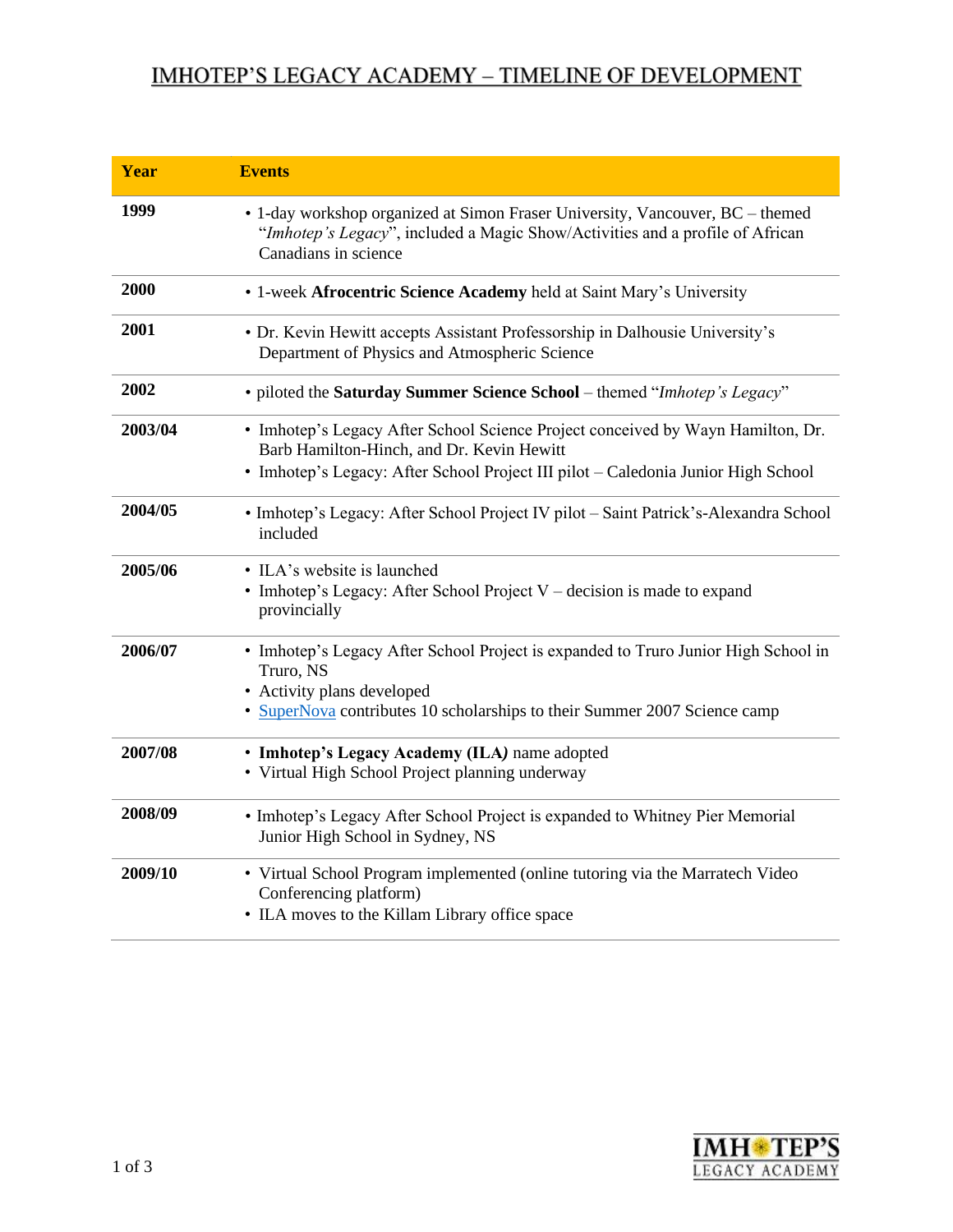## IMHOTEP'S LEGACY ACADEMY - TIMELINE OF DEVELOPMENT

| <b>Year</b> | <b>Events</b>                                                                                                                                                                                                                                                                                                                                                                                                                                                                                                                                                                                                                                                                                                                                                                                             |
|-------------|-----------------------------------------------------------------------------------------------------------------------------------------------------------------------------------------------------------------------------------------------------------------------------------------------------------------------------------------------------------------------------------------------------------------------------------------------------------------------------------------------------------------------------------------------------------------------------------------------------------------------------------------------------------------------------------------------------------------------------------------------------------------------------------------------------------|
| 2010/11     | • Imhotep's Legacy After School Program is expanded to Oxford Junior High<br>School in Halifax, NS, and to Saint Andrew Junior School and Dr. John H. Gillis<br>Regional High School in Antigonish, NS<br>• TD Canada Trust provides a \$1,000,000 endowment to Dalhousie University for<br>ILA scholarships (Feb. 11, 2011) - ILA-TD Bank Opportunity Scholarships<br>• Virtual School Program migrates to Dalhousie University's Blackboard<br>Collaborate system for online tutoring<br>• ILA organizes a FIRST LEGO League (FLL) Robotic Summer Camp at Dalhousie<br>University for its 5 target sites (Halifax, Dartmouth, Truro, Antigonish, Sydney)<br>• Summer Student Research Scholarships are created in partnership with Dalhousie<br>University's Faculty of Science and Faculty of Medicine |
| 2011/12     | • Summer Student Research Scholarship created in partnership with Dalhousie<br>University's Faculty of Engineering<br>• The first ILA-TD Bank Opportunity Scholarships are awarded to three student<br>participants<br>• ILA's FIRST LEGO League (FLL) Program implemented in Halifax, Truro, and<br>Antigonish                                                                                                                                                                                                                                                                                                                                                                                                                                                                                           |
| 2012/13     | • ILA's FIRST LEGO League (FLL) Program implemented in Sydney<br>• ILA's FLL teams win awards at the regional and provincial competitions:<br>· Sydney FLL team wins Core Values Trophy at regionals<br>• Truro FLL team wins Presentation Award at regionals<br>• Halifax FLL team wins the Judges Choice Award at regionals, and the Technical<br>Award and Mechanical Design Award at provincials                                                                                                                                                                                                                                                                                                                                                                                                      |
| 2013/14     | • Summer Student Research Scholarship created in partnership with Dalhousie<br>University's Faculty of Health Professions<br>• Virtual School Program migrates to ILA-Skype for online tutoring<br>• ILA's Truro FLL team wins Mechanical Design Award and Truro FLL Volunteer<br>Coach wins Outstanding Coach Award at provincial competition                                                                                                                                                                                                                                                                                                                                                                                                                                                            |
| 2014/15     | • Two new STEM-initiatives launched:<br>• STEM Project Challenge<br>Science Quest Quiz Tournament<br>• ILA's Halifax FLL team wins Enthusiasm and Spirit Award at regional<br>competition                                                                                                                                                                                                                                                                                                                                                                                                                                                                                                                                                                                                                 |
| 2015/16     | • ILA develops and implements a suite of science activity plans for Grade 6 students.<br>These activities are implemented at the Truro, Antigonish, and Sydney sites.                                                                                                                                                                                                                                                                                                                                                                                                                                                                                                                                                                                                                                     |